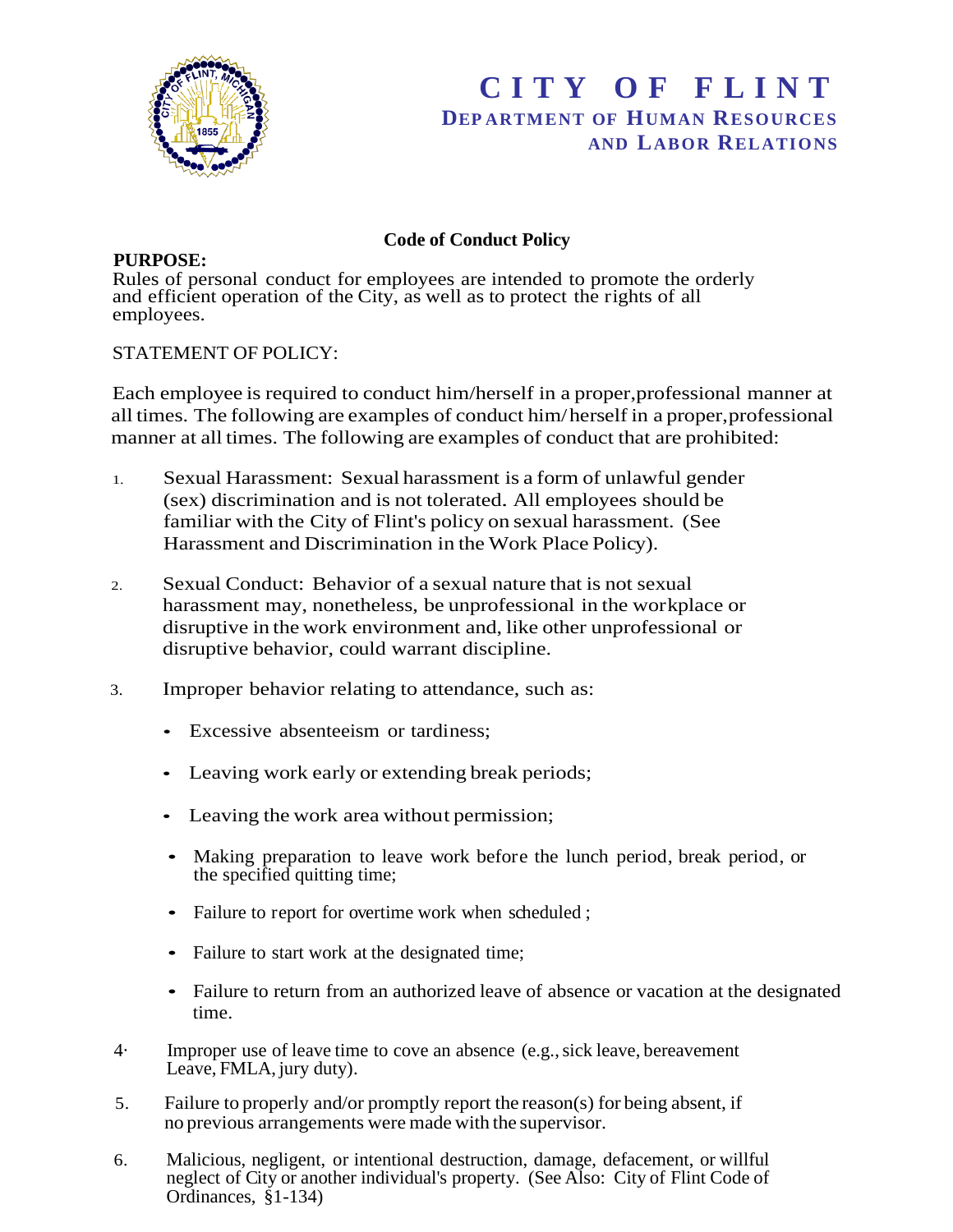- 7. Unauthorized use or possession of equipment or property of the City or other Individuals. (See Also: City of Flint Code of Ordinances; §1-134)
- 8. Unauthorized taking or attempting to take, misappropriation, concealment, or removal of property belonging to theCity, an employee, customer, supplier, vendor, visitor, patron, or guest of the City. (See Also: City of Flint Code of Ordinances §1-134.)
- 9· Improper documentation, destruction, or making false statements,alterations, deletions or omissions on City forms,records or reports (including production records, time records, employment applications, and medical records) including, but not limited to, making false claims for wages, benefits. insurances, leaves of absence, and/or providing false information for personal gain.
- 10. Failure to complywith safety rules and regulations,including:
	- Failure to immediately report all accidents and injuries. (See Also: Employee Injury Reporting Procedures);
	- Failure to comply with and/or follow safety rules and regulations as established by the City of Flint, and/or supervisor/department head and Human Resources and Labor Relations Department;
	- Failure to wear safety apparel and equipment when and where designated;
	- Creating or contributing to disorderly, unclean, or unsafe working conditions.
- 11. Non-work related use of official position and influence for personal profit. (See Also: City of Flint Code of Ordinances, §1-134 and §1-135)
- 12. Conducting personal business while on duty.
- 13. Unauthorized use of the City'stelephone, electronics, computer, or other equipment during working or non-working hours. (See Also: City of Flint Computer Usage Policy and City of Flint Code of Ordinances, §1-135.)
- 14. Refusal or willful failure to carry out the instructions of the supervisor, including, the assigned duties of the position when such instructions do not require unsafe or illegal acts.
- 15. Neglect of duty and/or lack of due care and/or diligence in the performance of duties.
- 16. Unauthorized disclosure or misuse ofrecords or otherbusinessinformation. (See Also: City of Flint Code of Ordinances,§1-133)
- 17. Misconduct elated to the use and possession of alcoholic beverages and controlled substances: (See Also: City of Flint Zero Tolerance Policy).
	- Consuming or possessing alcoholic beverages on City premises or while on duty.
	- Consuming or possessing controlled substances on City premise without a prescription;
	- Unlawful manufacture, distribution, dispensation, or use of illegal drugs or controlled substances;
	- Under the influence of alcohol when reporting to or while at work;
	- Under the influence of illegal drugs or controlled substances without a prescription when reporting to or while at work.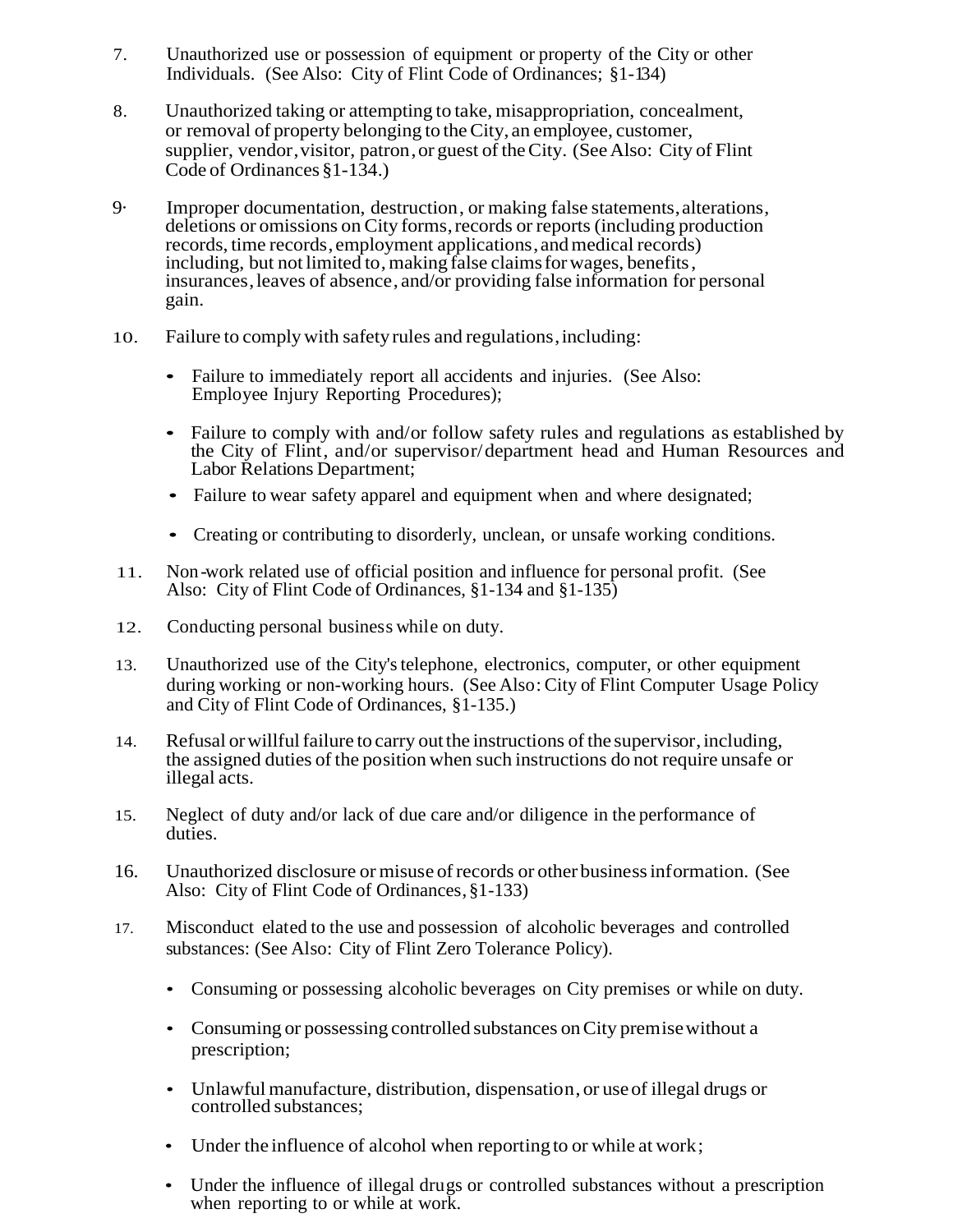- Failure to pass a required drug or alcohol screen;
- Falsification of related laboratory test results and/or test samples;
- Adulteration or attempted adulteration of a drug screening specimen;
- 18. Dissemination of sexually explicit materials through the City's communication and/or email system. City systems are not to be used to create,forward, or display any offensive or disruptive messages, including photographs, graphics or audio materials.
- 19. Remaining on the premises or entering the premises without authorization unless on duty or having business as a citizen.
- 20. Unsatisfactory work performance or failure to maintain reasonable and appropriate standards of communication, performance and production.
- 21. Knowingly admitting, or providing means of access, to an unauthorized person or persons into any locked or restricted building and/or area of the City.
- 22. Knowingly providing means of accessto the City's computer systems without authorization. (See Also: City of Flint Computer Usage Policy.)
- 23. Other misconduct such as, but not limited to, the following:
	- Use of vulgar or obscene language;
	- Threatening, intimidating, obstructing, and/or harassing other persons; fighting and/orinstigating a fight, verbal, physical, or psychological abuse; or mistreatment of a supervisor,co-worker, citizens,supplier, vendor,or guest;
	- Gambling or engaging in other games of lottery on the City's time and/or premises;
	- Unauthorized use/possession of the City's or other's property, including but not limited to: non-business use of City computers and peripheral equipment, office supplies, furniture, scrap materials; (See Also: City of Flint Computer Usage Policy and City of Flint Fraud Policy.)
	- Possession of weapons, firearms, or explosives on the premises of the City (unless authorized in the course of employment);
	- Intimidation based on a person's age, race, color, religion, national origin, or sexual orientation;
	- Negligent use of City property; (See Also: City of Flint Code of Ordinances, §1-134 and §31-12.1)
	- Smoking in unauthorized areas or inappropriately disposing of smoking materials;
	- Sleeping, loitering or loafing on the job;
	- Failure to maintain proper grooming, dress, cleanliness, or hygiene. Dress or appearance should not be distracting to those with whom the employee works and should be within acceptable standards of health, safety and public contact; (See Also City of Flint Personal Appearance/Dress Code Policy.)
	- Failure to disclose outside interests that may conflict with the interests of the City; (See Also City of Flint Code of Ordinances, §1-142; Ordinance 2636);
	- Vending, soliciting, or collecting contributions on the City's time or premises absent prior